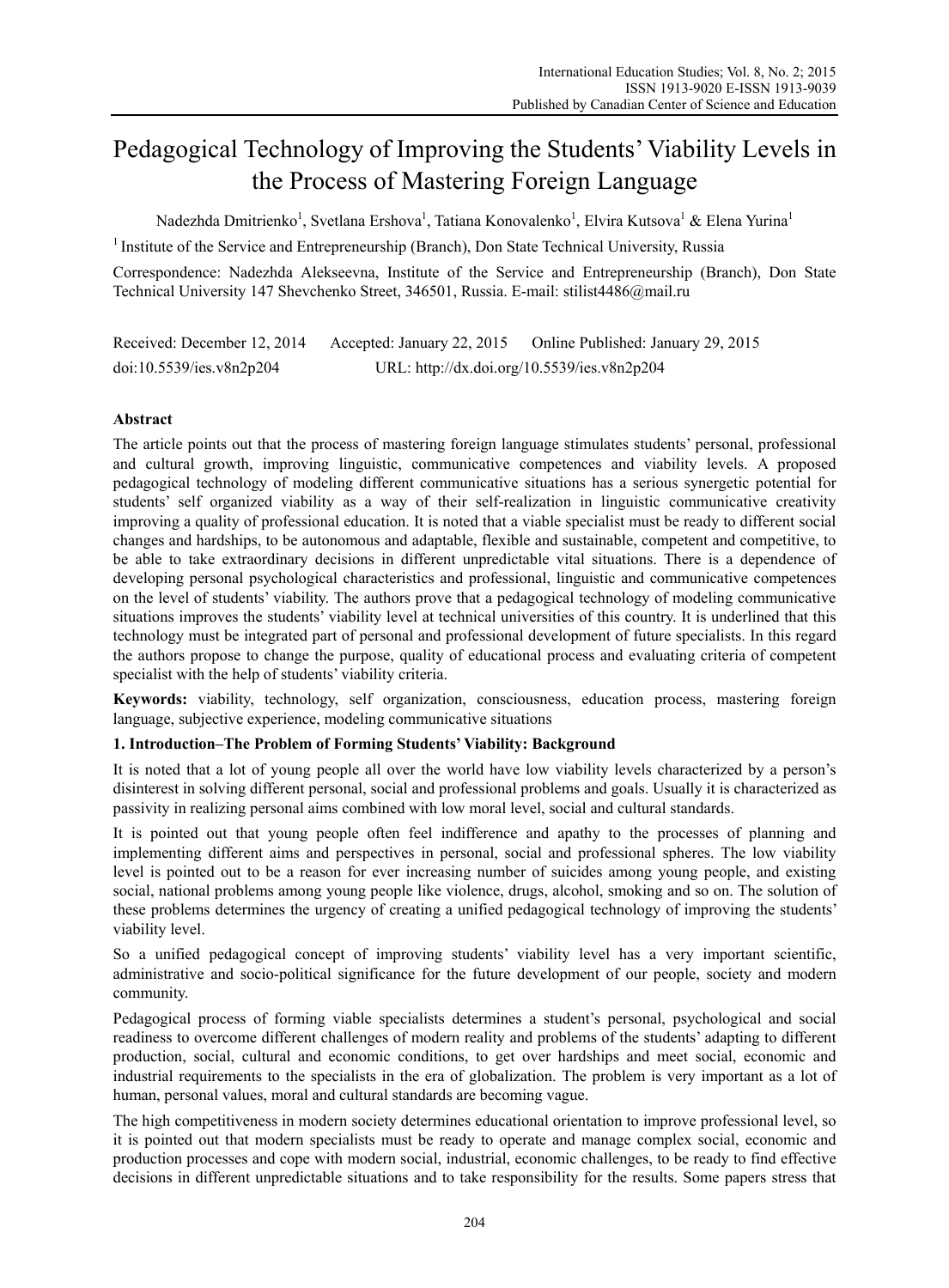these professional competences and personal characteristics can be formed in a significant communicative process improving students' viability levels.

It is pointed out that viability level is a person's integrated psychological system based on universal moral, cultural, professional, communicative competences, human values, cultural meaning and significance of education process, self control and personal motives of learning process determining a student's active position in communicative situations as awareness of personal and professional growth.

## **2. Literature Review**

Viability in pedagogical and sociological researches has qualitative characteristics and can be determined as a criterion of assessing life quality in the current economic conditions, the quality level of educational process and the result of students' self-realization in any significant social or professional activity. The process of mastering foreign language is one of the most significant activities stimulating the development of cultural layer of students' consciousness. It is noted that a person's consciousness contains moral, professional and cultural values and human significance of viability. The process of mastering foreign language helps a student to combine different human, moral values, cultural meanings in a unique picture of a viable system.

The process of forming students' viability is significant due to the students' age and physiological peculiarities. The most important peculiarity is a high potential of students' consciousness activity. It is due to the personal structures of consciousness activity a person can become a real subject of his own life, demonstrating high levels of viability.

The term viability is widely used in different scientific contexts, to characterize viability of a country, to demonstrate personal characteristics, to show the progress of a modern world community. It is usually described as a static quality of any system (a person, a communication, education and so on) and a dynamic process of personal development. Thus the process of mastering foreign language is a dynamic process of forming students' viability and as any dynamic process it has a lot of contradictions and complexities. They can be reduced when referring to pedagogical synergy as integrative self developed dynamic process of a system due to its internal ability to search a balance in different crisis situations.

There are a lot of constructs describing viability as a main human ability, (Leontiev, 1998), subjective vitality, (Aleksandrova, 2001, 2008), coping behavior in difficult situations, (Antsyferova, 2008), individual self-realization (Abulkhanova-Slavskaya, 1999, 2005), a social competitiveness (Emelyanov, 2007) a style of self-regulation (Morosanova, 2007), inner individual stability (Bohan, 2004), sense of coherence (Haynes, 2008), hardiness (Kobasa & Maddi, 2006), resilience (Masten, 2008); life effectiveness (Cicchetti, 2005).

The difference in determining this concept can be explained by different purposes and various pedagogical approaches to scientific problems.

Some scientists point out that the process of improving students' viability can be organized as special psychological courses or methodological classes, special psychological or pedagogical supporting programs helping a person to overcome different hardships. But they do not solve this complex problem.

Thus analyzing a lot of scientific papers devoted to the problem of developing and improving viability levels we can come to the conclusion that it has not got an adequate pedagogical solution in pedagogic researches yet. The existing methods and programs of developing a person's viability level are rather narrow as they aimed to help young people to cope with some specific social problems and hardships (like unemployment), but they are interruptive and do not form a stable person's ability and can be useful as behavior adapting programs for specific group of people.

A lot of psychological methods and programs devoted to this problem were carried out by foreign authors (Klohnen, 1996, 2006; Bernard, 2008; Mowbray, 2010) though a lot of them have not been translated and adapted to conditions of a technical university of this country, most of them have not passed any validation procedures.

Thus to train viable specialists we need practical pedagogical technologies and additional assessing methods.

The range of approaches to the study of the concept let us determine students' viability as a basic inborn psychological and vital ability as a dynamic process of students' self organization in modeling communicative situations. The key position of forming students' viability is based on integration of personal, professional, linguistic competences. The students are the subjects of educational process to determine their limits, levels and perspectives of their self organized viability being active creators of personal vitality.

So there are some contradictions between the significance of improving students' viability and insufficient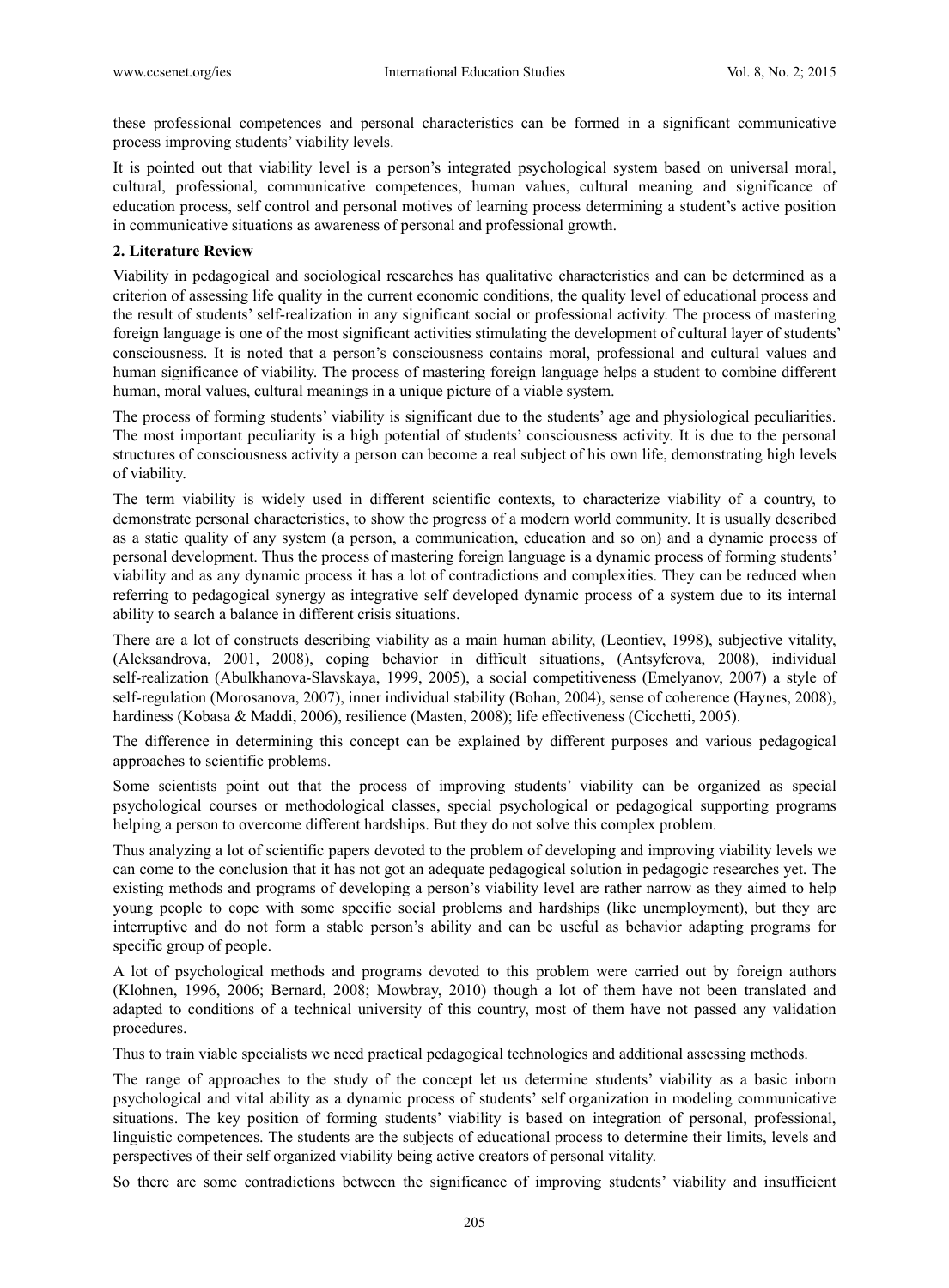attention to forming viable specialists, the significance of forming students' viability and the lack of practical pedagogical methods and technologies to implement it in educational process of a technical university; human values and significance of students' viability and using inhuman traditional methods of forming it in the system of professional education.

So the complexity of pedagogical processes aimed to improve students' viability identifies urgent need to refer to pedagogical synergy. Thus the process of improving students' viability is a continuous pedagogical process of mastering foreign language where a technology of modeling communicative situations is a pedagogical tool of different levels of self organized students' viability based on developing professional, communicative, language competences. So, a pedagogical technology of improving students' viability is based on main theories: psychological systems (Klochko, 2009), trans-communicative theory (Kabrin, 2008) and self-developing systems. (Knyazeva, 2003, 2005).

The conceptual meaning of our research can be realized if we refer to the educational potential of modeling language communicative situations as a process of students' self organized viability.

Humanistic potential of modeling communicative situations (dialogue, communication tasks, etc.) stimulate students' consciousness activity–subjectivity, reflexivity, motivation, criticality, etc. As a result of this activity we can observe different levels of students' viability as new formed personal characteristics indicated different students' viability levels.

Thus, the external pedagogical means (technology, methods) create internal (motivation) levels of students' psychological readiness to self-organized vitality (expressed by internal activity of a system stimulated by various communicative situations). Pedagogical technology of modeling communicative situations is a system of developing students' professional, cultural and subjective experience of surviving in crisis situations and stimulating further development.

So different communicative situations are supposed to be important pedagogic conditions for different synergetic self organized processes appeared in a system as cumulative synergy effect to stimulate inner impulses of a system to balance and stability in crisis situations.

It is proved that the more developing perspectives a system have the higher level of viability it demonstrates.

Conceptual plan of our research determines three pedagogical components: methodological component determining the basic scientific meanings of modeling communicative situations as pedagogical technology of improving students' viability level; theoretical component demonstrating the ways of improving students' viability in modeling communicative situations and practical component explaining pedagogical methods and pedagogical conditions of improving students' viability.

The hypothesis of the research based on the assumption of the students' viability level to improve efficiency and quality of professional training, and its dependence on many conditions. The efficiency of students' viability level is likely to be guaranteed:

- if a pedagogical technology of modeling communicative situations contains pedagogical conditions for students' self-identity; self organization and self realization;

- if a pedagogical technology is based on humanistic approaches to the education based on universal human values, integration of professional, communicative and linguistic competences and personal characteristics stimulating students' self organized viability.

We defined a viable specialist on the basis of existing state standards as the main evaluating criteria and social and economic requirements to a specialist. In this case the process of forming students' viability is a concept educational technology of developing students' professional, linguistic and communicative competences, based on a set of individual personal characteristics, interests, moral standards and cultural values. Thus the aim of forming viable specialist in educational system meets personal interests and intentions, social, economic needs and modern requirements as a success person's socializing and comfort adapting to different vital conditions.

The process of forming students' viability is implemented as a significant pedagogical process of mastering moral, cultural and professional values, personal motivation system based on universal values, meanings and significant linguistic communicative situations, in accordance to students' abilities (tendencies) to self-congruence, partners' emphatic acceptance, subjective control and realistic functioning.

In this case the process of modeling communicative situations stimulates inner activity of students' consciousness (motivation, self control, empathy, reflection and others), determines the system of personal values and vital position and testifies different levels of students' viability.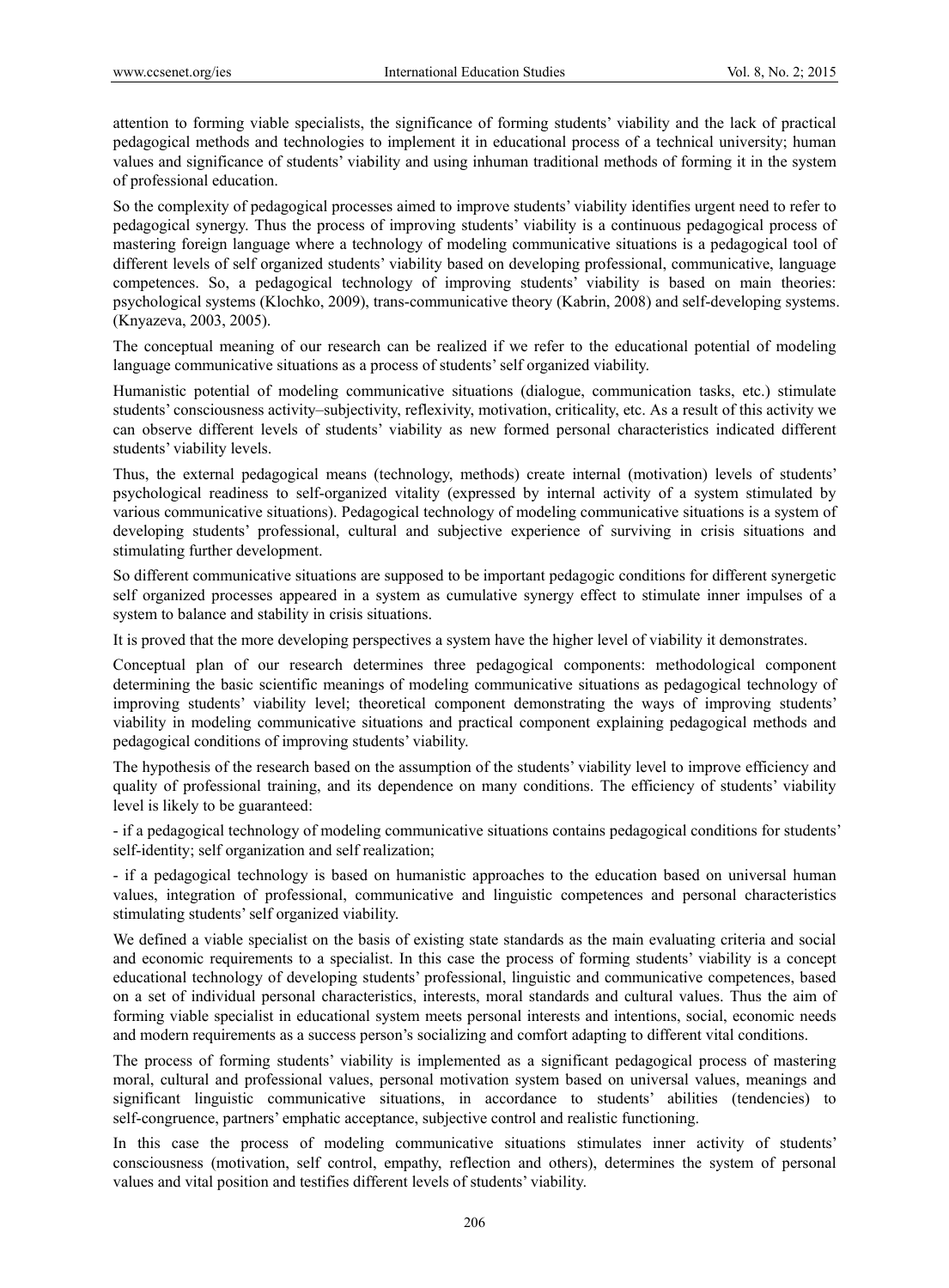The dependence of improving person's viability in different stressful, even dangerous situations let us refer to pedagogical technology of modeling communicative situations with unpredictable results. Being involved in different communicative situations, the students experience emotional distress gaining subjective experience to cope with different stressful vital situations.

There are pedagogical conditions of effective modeling communicative situations: the communicative situations must be interesting to the students; they must contain a concept; the content of the communicative situations must be open to be added by a student's subjective experience; unpredictable communicative situations must stimulate the students' consciousness activity and must contain a problem.

## **3. Material and Methods**

Changes taking place in contemporary society, made it necessary to combine usual educational phenomenon with new education meanings and values determined by a number of researchers as acquisition of human viability essence, individual's creative potential, and subjective experience.

The modern educational directions let us change the key pedagogical positions and approaches to the process of mastering foreign language as a humanistic pedagogical process of forming students' viability levels based on valuable orientation of communicative situations implemented in dialogues as main conditions of students' co-creative cultural activity in education environment of a technical university.

To become a competent specialist a student must have viable characteristics, to be open minded, autonomous, flexible and at the same time a sustainable psychological system capable to overcome hardships and to preserve and develop personal characteristics in hard vital circumstances as a tendency to self organization.

In the context of pedagogical synergy professional, linguistic and communicative competences can be realized in communicative activity due to a creative nature of modeling communicative situations as the process of gaining subjective experience in the process of generating and integrating special, professional, linguistic knowledge having a serious synergetic potential for self organization.

It is impossible to form students' viability using traditional method of direct knowledge transference as it is pointed out that students' viability level is based on values and senses. They can't be transferred by the teacher but obtained by students in effective communicative processes. So, a pedagogical technology of modeling communicative situations must be involved in pedagogical process to create pedagogical conditions for self-control, self motivation and self organization.

In accordance with the state documents and regulations the main requirements to students' professional training are based on the principles of humanization, cultural and personal orientation. These principles are included in pedagogical technology of modeling language communicative situations based on universal values of humanistic philosophy, pedagogy and psychology. These values develop cultural layers of consciousness ensuring a pedagogical support to improve students' viability as internal self-motivation, self-reflection, self-criticism and self-organization. The principles are implemented in modeling communicative situations and guarantee a personal and professional growth of a future specialist.

To solve the problems of forming students' viability a set of interrelated research methods were used. In the theoretical part the applied methods of historical and pedagogical comparative theoretical analysis of philosophical, psychological and pedagogical papers on the subject, methods of induction and deduction, system structure analysis were applied.

To study the fundamental concepts a lot of conceptual analysis were performed. Experimental part of the study was carried out on the method of observation (included and non included methods of observations), expert assessments, testing using techniques–self-actualizing test (SAT) (Shostrom, 2001), diagnostic levels of subjective control (Rotter, 2004); motivation; self-concept, creative self-development (Andreev, 2005); test questionnaire (Stolin & Panteleev, 2001); methods-autonomy-dependence (Parygin, 2003).

For socio-psychological diagnosing different groups of students were observed at different stages of empirical studies, a lot of standardized questionnaires and tests (including a modified version of the methodology "The Interpersonal Support Evaluation List, General Population (Cohen & Hoberman, 1983; Cohen, Mermelstein, Kamarck, & Hoberman, 1985), the method of the "Strategy of social support", standardized questionnaires and tests; technique for diagnosing cognitive-behavioral coping strategies (Sizov, 2001); "The survey of coping" (developed by Lazarus & Folkman, 2002) and adapted by (Kryukova & Kuftyak, 2006, 2008); diagnostic tools; method of social adaptation diagnosis (Rogers & Diamond, 1987, 2004) were used.

Experimental research was done at Don state technical university at the chair "Foreign languages". There were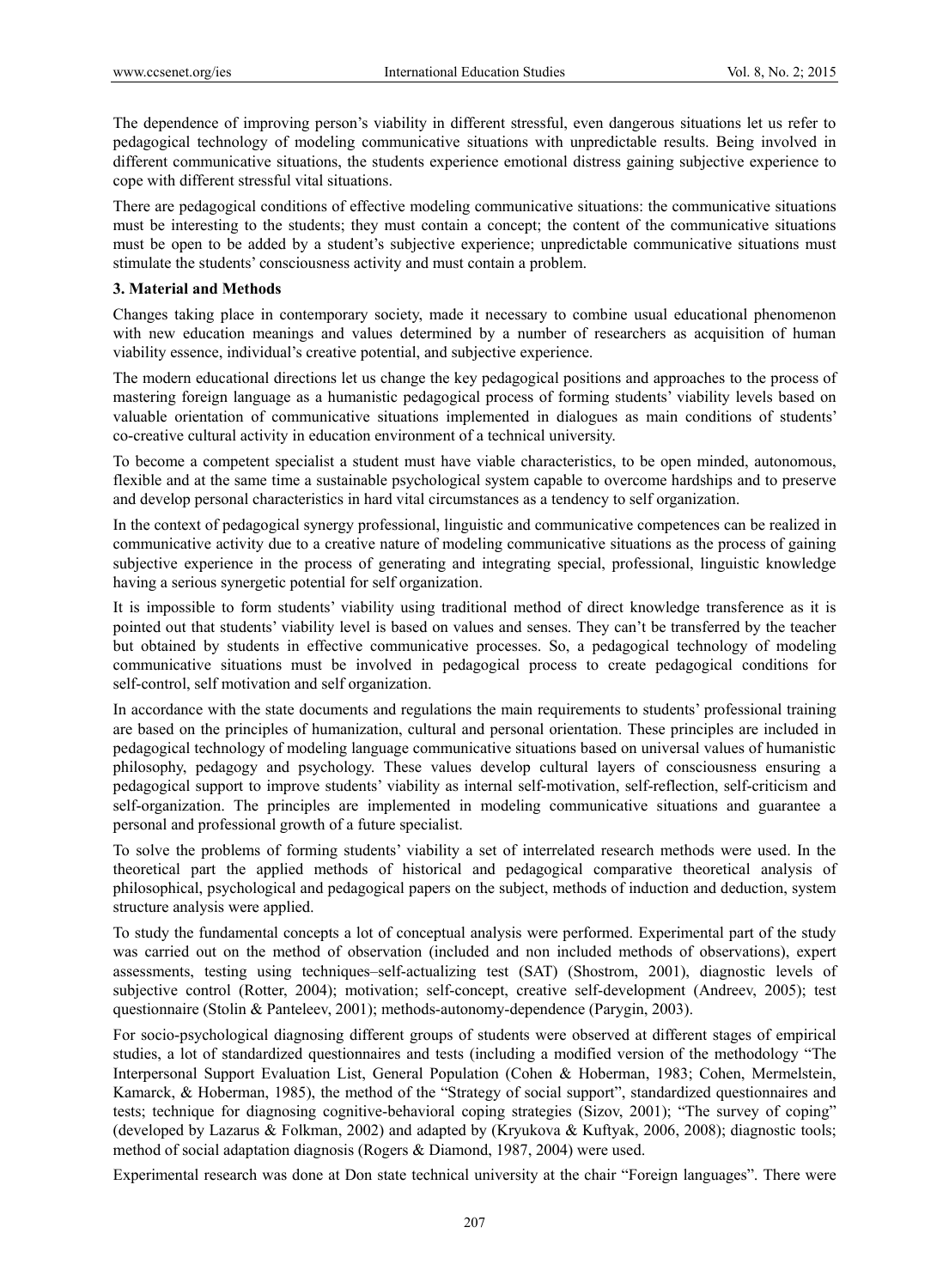85 students of the control group and 90 students of the experimental group. The experiment has been conducted for three years; there were 525 students of 1st, 2nd and 3rd year for the entire period. As to diagnostic indicators there were three levels of students' self-organized viability expressed by pedagogical technology of creating conditions for students' consciousness activities–low, medium, high.

Each level is represented by a variety of indicators signaling about varying in levels of forming diagnostic qualities and features. The difficulty of diagnosing results of students' self organized viability was based in diagnostic procedure. Scientific approach to diagnosing students' viability levels determines the need not to measure only students' skills and abilities demonstrating higher students' viability levels , but also to identify conditions and results of modeling communicative situations to optimize the process of forming students' viability.

## **4. The Progress and Outcomes of the Experiment**

Before the beginning of the experiment we determined criteria indicating characteristics of viable specialists: awareness of significance of social adapting, ability to a dialogue interaction, effective communication, tolerance to different language and national culture traditions; personal qualities; motivation, criticality, creativity, empirical view, communicative experience.

The analysis of these criteria was done on a basis of personal characteristics and features, professional, linguistic and communicative competences. Synergetic integrating principle establishes links between universal and personal values, universal and personal senses, cultural and personal meanings, contradictions in views and respect to a different opinion.

Thus communicative competences develop concrete vital abilities based on consciousness' activity to be convincing in arguments, to neutralize the opponent; to distinguish between moral values and technocratic content of communication (motivation); to express critical analyses of well-established facts (invariant), a specific point of view to a particular situation combining different points of view; to search and adapt new positions in communication, to use special skills of transferring significant information as energy exchange, to accelerate decision making process, to summarize communication situation; to be tolerant, especially to the people with opposite opinions, to be ready to tactful expression of personal position (criticality); ability to identify explicit and hidden sources of contradictions and problems, to regulate conflicts in communicative situations (collision);to overcome different contradictions between well known facts contained in communicative situations and a way of searching a personal position and a possible way out of changing circumstances of communicative situations; (creativity); express support and empathy to partners, to demonstrate and refresh professional knowledge, to avoid conflicts, to be ready to a compromise, to have a desire to understand another person (empathy) . So, activity of students' consciousness can be easily fixed by the direct observation methods.

These levels can be characterized by frequency which is considered to evaluate the effectiveness of quantitative measurements occurring in students' consciousness when they work with experimental linguistic communicative material (modeling communicative situations).

To diagnose the appearance of students' viability levels, we tested actual level of student's development at a given moment of our experiment. The scope of personal development is a vivid demonstration of viable students' progress beginning from starting level of students' viability.

Having approved the pedagogical diagnostics of evaluating pedagogical technology effectiveness optimal pedagogical conditions of students' consciousness creative activity were proposed in accordance with theoretical model and expressed by viable criteria. A designed program of dynamic changes testifying about higher levels of development is represented as changing in students' consciousness, including purposes of experimental research, its phases, methods and collecting and processing data.

Thus, we can test the effectiveness of pedagogical technology based on two programs: a program of indirect indicators to determine the initial and final levels of students' viability in an experimental group and to diagnosing the development of basic structures of consciousness–self control, reflection, autonomy, criticality, motivation, self-regulation and others in a control group.

## **5. Discussion**

The reference to indirect indicators is explained by a) indirect nature of proposed pedagogical means–technology of modeling communicative situations creating pedagogical conditions for actualizing personal structures of consciousness as a way of students' vital activity; b) students' consciousness activity is based on the level of personal self control. Different changes in self control levels can be measured statistically with the help of pedagogical techniques.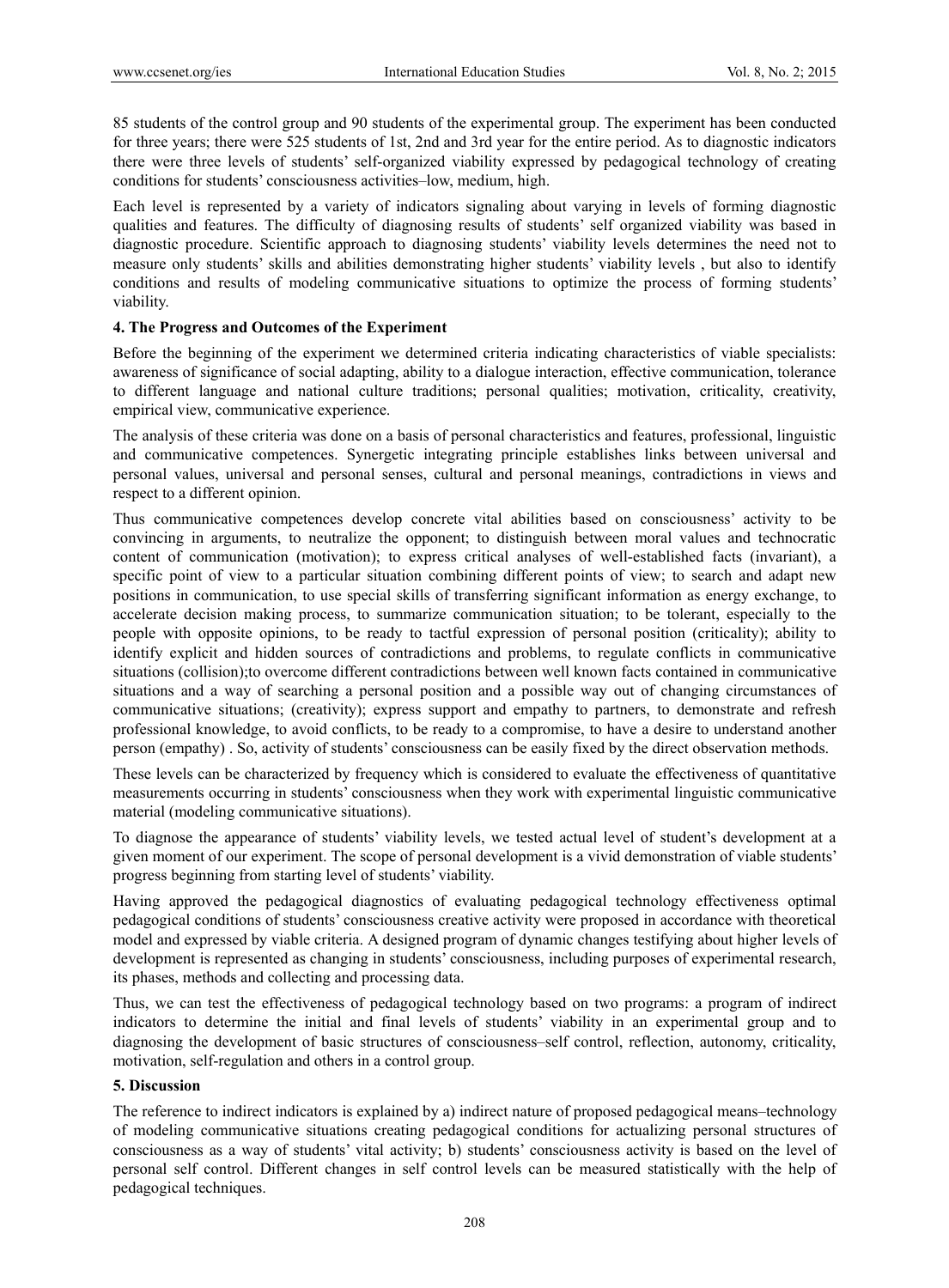The second program of measuring the students' viability level is quantitative method to be carried out with the help of direct indicators to diagnose the students' abilities and skills in the operational sequence-objective-verbal, as a type of students' self-organizing consciousness moving to the highest viable levels.

The reference to direct indicators was done due to: a) the activities of personal structures of students' consciousness by a direct empirical expression; b) the ability of consciousness to produce different "transformations" of modeling communicative situations in accordance with personal and subjective peculiarities and communicative experience.

The initial survey was conducted with each student at each scale (higher score is 100%) changing the results into standard scores, the scores are the basis for the relevant forms depending on the average value which is 50% , and the standard deviation is 10 %, so each scale has its own scope. To test students' self-actualization levels we have recommended test scores for the highest level is 60% and 40-45% recommended as low level indicators of students' self-actualization.

So we can see that each student has a definite increase in personal viable level in the end of experimental work, indicating personal qualities as students' self organized viability, (due to changes in personal structures of consciousness). A significant increase is seen among the students of experimental groups with high levels of development; in motivation is (+11.2% compared with 1.4% in control group); and criticality is (9.7%). Significant changes occurred in all measured characteristics and the parameters are ranged among positive results from low to middle levels (in experimental groups the average is 18.5% as compared with 1.3% in a control group). In general, the growth of positive indicators of students' viability level is about +11.4% and +27.6% (from low to medium level indicating personal development). In the control group the growth factor is  $-2.2\%$  to  $+3.3\%$  (Table. 1).

| Scale                      | Control group |      |                |       | t    | Experimental group |                |                |                | t    |
|----------------------------|---------------|------|----------------|-------|------|--------------------|----------------|----------------|----------------|------|
|                            | M1            | DI   | M <sub>2</sub> | D2    |      | M1                 | D1             | M <sub>2</sub> | D <sub>2</sub> |      |
| 1. Competitiveness in time | 2.66          | 7.1  | 7.2            | 2.68  | 0.71 | 7.8                | 2.75           | 7.9            | 2.81           | 0.42 |
| 2. Support                 | 6.76          | 45.8 | 46.4           | 6.84  | 2.14 | 46.8               | 6.84           | 47.6           | 6.89           | 2.50 |
| 3. Valuable orientation    | 3.31          | 110  | 10.7           | 3 2 7 | 1.5  | 11.0               | 3.31           | 11.4           | 3.97           | 0.50 |
| 4. Flexibility             | 3.74          | 14.0 | 13.4           | 3.66  | 2.14 | 14.8               | 3.84           | 13.5           | 3.67           | 3.17 |
| 5. Sensitivity             | 2.64          | 7.0  | 6.5            | 2.54  | 1.56 | 6.4                | 2.52           | 6.7            | 2.58           | 1.25 |
| 6. Spontaneity             | 2.60          | 6.8  | 6.6            | 2.56  | 1.0  | 6.3                | 2.50           | 71             | 2.66           | 2.0  |
| 7. Self respect            | 2.94          | 8.7  | 8.4            | 2.89  | 0.43 | 8.6                | 2.93           | 9.2            | 3.03           | 1.90 |
| 8. Synergy                 | 1.76          | 3.1  | 3.7            | 1.92  | 1.5  | 4                  | $\overline{2}$ | 3.6            | 1.89           | 1.21 |
| 9. Creativity              | 2.50          | 6.3  | 7              | 2.64  | 1.89 | 6.1                | 2.46           | 6.5            | 2.54           | 1.43 |

Table 1. The results of effectiveness of technology of modeling communicative situations

A general positive growth of students' viability level in experimental-groups is (average + 11.6% compared to high level of development in the control group where it is - 0.5%); a positive growth of creative skills is recorded by direct indicators (the average is 12.8% for high-level of development, in the control group it is 1.8%).

The obtained data of experimental research prove the effectiveness of pedagogical technology of modeling communicative situations. It should be emphasized that a little discrepancy existed between positive evaluating results. They represent a specific scientific interest and are likely to determine socio-cultural factors.

# **6. Results**

In conclusion we present the main results of the research:

1) The process of mastering foreign language develops cultural layer of students' consciousness containing professional, cultural, moral values and meanings as main sources of improving students' viability levels. The humanistic potential of linguistic communicative situations is the way of developing and improving the students' viability level stimulated by activities of students' consciousness: self control, subjectivity, reflexivity, motivation, criticality, creativity etc, and indicating different levels of students' personal and professional growth as the main characteristics of a viable specialist.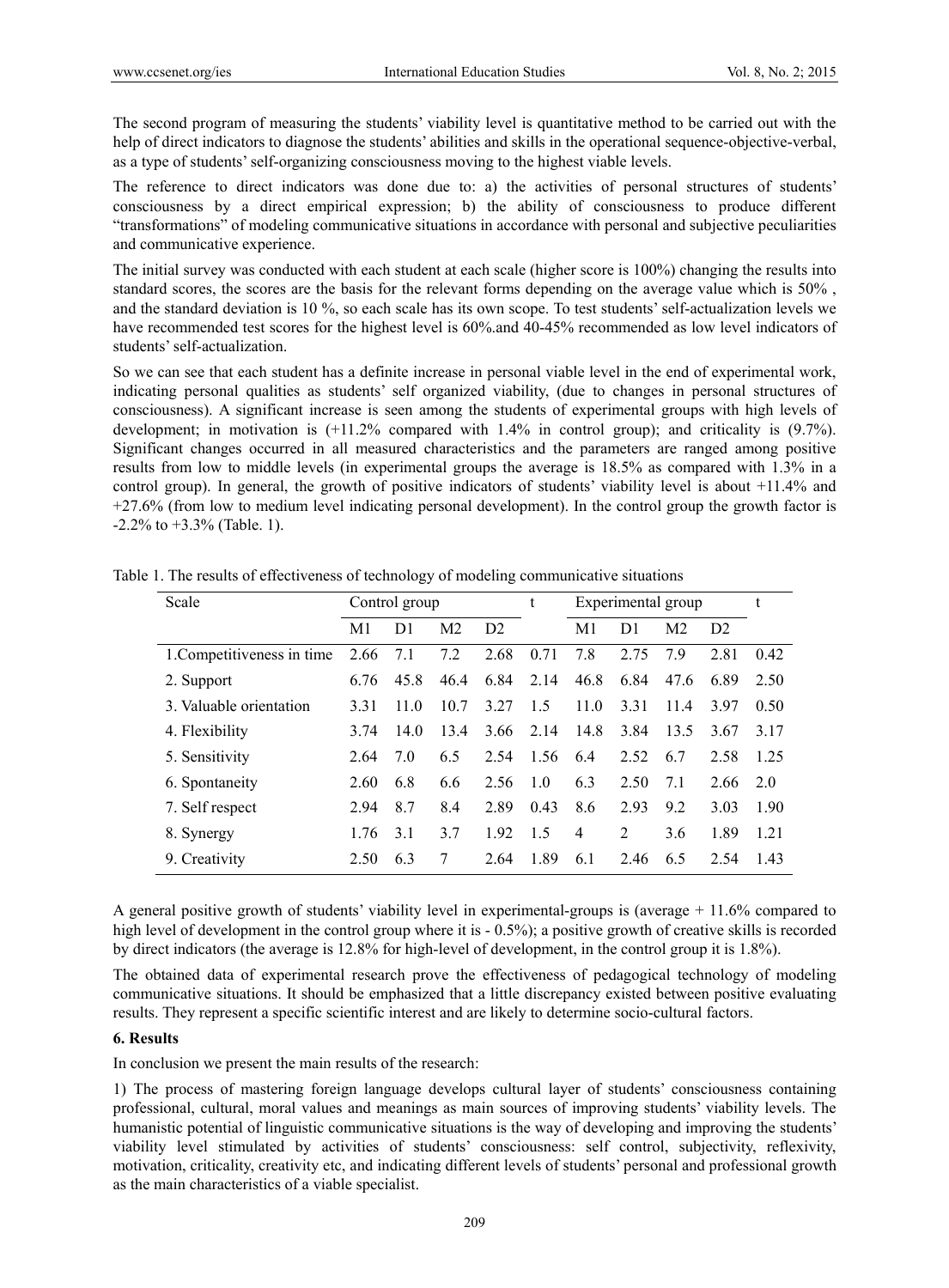2) Pedagogical technology of modeling communicative situations aimed to improve the students' viability levels was worked out in our practical work and based on a pedagogical concept of integrating language, communicative and professional competences, personal features, personal values and professional characteristics. The main pedagogical principles are: subjectivity (a basis for subjective activity of students' consciousness) problematic (a communicative situation must contain a problem), dialogue orientation, (a communicative situation is a dialogue of a teacher and a student, a dialogue between a subject and object) collision (to stimulate students' communicative creativity) as pedagogical concept of self organized students' viability.

3) The pedagogical concept is a pedagogical technology to overcome existing contradictions between the requirements, needs, interests and significance of improving the students' viability level and the way of its practical realization and implementation in educational environment of a technical university.

4) Experimental data demonstrate a significant growth of students' viability levels expressed as students' personal tendencies to self actualization, subjective control, realistic functioning and self organization.

We can say that the researching has a lot of perspectives for students' personal and professional development.

#### **7. Conclusion**

The research proved that pedagogical technology of modeling communicative situations is the effective way of improving students' viability. As a result of the research several recommendations on effective synergetic pedagogical conditions of improving students' viability were made. .The characteristic features of viable experts were pointed out, the significance of developing and improving the students' viability levels in educational environment of technical university is stressed.

The necessity of going on the research work will help us to investigate the process of improving person's viability at different stages of educational process at different subjects to testify a unified pedagogical concept of improving students' viability levels.

### **Acknowledgements**

The research was conducted due to personal support of the Rector of Don state technical university, the Doctor of Technical Sciences, Professor Meshy B. Ch., the director of the Institute of service and business professor Stradanchenko S. G., all teachers of our chair.

#### **References**

- Aleksandrova, L. A. (2004). To the concept of resilience in psychology. In M. M. Gorbatova, A. V. Seriy, & M. S. Yanitskiy (Eds.), *Siberian psychology today: Col. Scien. Works* (Vol. 2, pp. 82-90).
- Barton, P. T., Roland, R. R., Picano, J. J., & Williams, T. J. (2008). Psychological Hardiness Predicts Success in USA Army Special Forces Candidates. *International Journal of Selection and Assessment, 16*(1), 78-81.
- Budanov, V. G. (2007). *Methodology for synergy in post non-classical science and education*. M.: Publishing House of the LCI.
- Dmitrienko, N. A. (2008). *Self organization as a factor of self-identity. Pedagogy: family-school-community: monograph* [OÜ Afanasyev, AK Baylikova et al.].
- Guryanova, M. P. (2004). Parenting a viable identity in a disharmonious society. *Pedagogika, 1*, 18.
- Klag, S., & Bradley, G. (2004). The Role of hardiness in stress and illness: An exploration of the effect of negative affectivity and gender. *British Journal of Health Psychology, 9*, 137-161.
- Klochko, V. E. (2000). *Man as a self-organizing system of psychological*. Man as a self-organizing psychological system: Materials region (pp. 3-7). Conf. Barnaul State Pedagogical University Publishing House.
- Klochko, V. E. (2005). *Self-organization in psychological systems: Problems of formation of the mental space of the person (Introduction to transspective analysis)*. Tomsk: Publishing house of Tomsk State University.
- Knyazeva, E. N. (2003). *Balancing on the edge of chaos as a way of creative renewal synergetic paradigm*. Man and society in conditions of instability (pp. 123-140).
- Konopkin, O. A. (2007). Mechanisms of conscious self-regulation of any human activity. In V. I. Morosanova (Ed.), *Subject and personality psychology of self-regulation: Sat. scientific* (pp. 12-31). Moscow, Stavropol: Publishing House of the PI RW NCSTU.
- Kulnevich, S. V. (2001). *Pedagogy of the person from concept to technology: Proc. Benefits*. Rostov-on-Don.

Leontev, D. A., & Mandrikova, E.Y. (2005). Simulation of "existential dilemma": An empirical study of personal